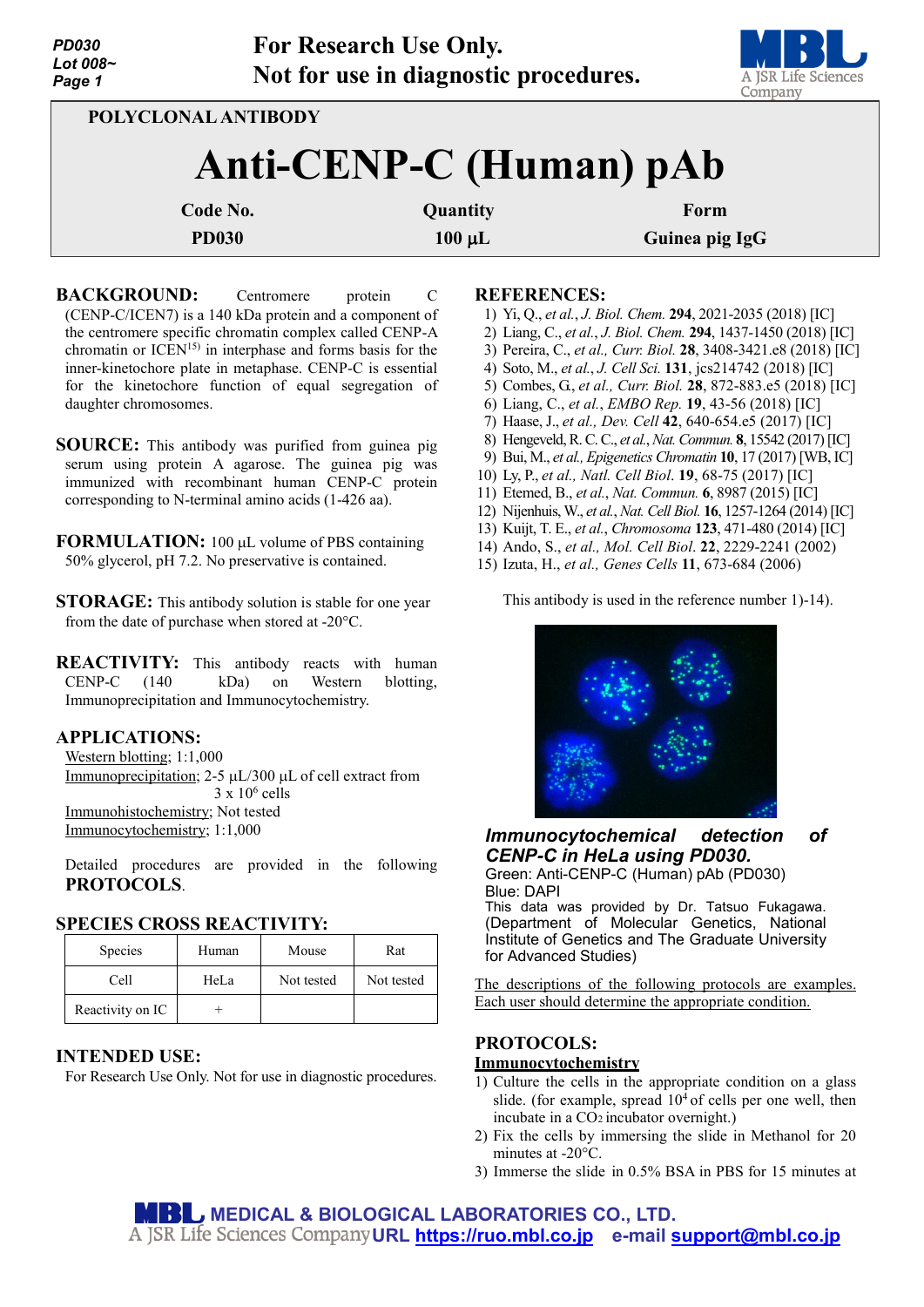# *PD030 Lot 008~ Page 2*

room temperature.

- 4) Add the primary antibody diluted with 0.5% BSA in PBS as suggested in the **APPLICATIONS** onto the cells and incubate for 1 hour at 37°C. (Optimization of antibody concentration or incubation condition is recommended if necessary.)
- 5) Wash the slide with 0.5% BSA in PBS 3 times for 5 minutes.
- 6) Add 1:1,000 FITC conjugated anti-Guinea pig IgG (Jackson ImmunoResearch, code no. 106-095-003) diluted with 0.5% BSA in PBS onto the cells. Incubate for 45 minutes at 37°C. Keep out light by aluminum foil.
- 7) Wash the slide with 0.5% BSA in PBS 3 times for 5 minutes.
- 8) Counterstain with DAPI for 5 minutes at room temperature.
- 9) Wash the cells with PBS (5 minutes x 3).
- 10) Wipe excess liquid off the slide but take care not to touch the cells. Never leave the cells to dry. Promptly add mounting medium onto the slide, then put a cover slip on it.

(Positive control for Immunocytochemistry; HeLa)



*Western blot analysis of CENP-C in HeLa nuclear extract using PD030.*

# **SDS-PAGE & Western blotting**

- 1) Wash cells (approximately  $1 \times 10^7$  cells) 3 times with PBS and resuspend them in 1 mL of cold Lysis buffer [250 mM sucrose, 5 mM Tris-HCl (pH 7.5)] containing protease inhibitors at appropriate concentrations then briefly sonicate the mixture (up to 10 seconds).
- 2) Centrifuge the tube at 600 x g for 10 minutes at 4°C and discard the supernatant to another tube.
- 3) Resuspend the pellet (nuclear fraction) with 200 µL of Laemmli's sample buffer.
- 4) Boil the samples for 3 minutes and centrifuge. Load 10 µL of the sample per lane in a 1-mm-thick SDS-polyacrylamide gel and carry out electrophoresis.
- 5) Blot the protein to a polyvinylidene difluoride (PVDF) membrane at 1 mA/cm<sup>2</sup> for 1 hour in a semi-dry transfer system (Transfer Buffer: 25 mM Tris, 190 mM glycine, 20% methanol). See the manufacturer's manual for precise transfer procedure.
- 6) To reduce nonspecific binding, soak the membrane in 10% skimmed milk (in PBS, pH 7.2) for 1 hour at room temperature, or overnight at 4°C.
- 7) Incubate the membrane for 1 hour at room temperature

with primary antibody diluted with 1% skimmed milk (in PBS, pH 7.2) as suggested in the **APPLICATIONS**. (The concentration of antibody will depend on the conditions.)

- 8) Wash the membrane with PBS-T [0.05% Tween-20 in PBS] (5 minutes x 3).
- 9) Incubate the membrane with 1:20,000 HRP-conjugated anti-Guinea pig IgG (Thermo Fisher Scientific, code no. 61-4620) diluted with 1% skimmed milk (in PBS, pH 7.2) for 1 hour at room temperature.
- 10) Wash the membrane with PBS-T (10 minutes x 3).
- 11) Wipe excess buffer off the membrane, and incubate membrane with appropriate chemiluminescence reagent for 1 minute.
- 12) Remove extra reagent from the membrane by dabbing with a paper towel, and seal it in plastic wrap.
- 13) Expose the membrane onto an X-ray film in a dark room for 3 minutes. Develop the film under usual settings. The conditions for exposure and development may vary.

(Positive control for Western blotting; HeLa nuclear extract)



*Immunoprecipitation of CENP-C from YT using PD030. After immunoprecipitated with the antibody, immunocomplex was resolved on SDS-PAGE and immunoblotted with*

Lane 1: Normal Guinea pig IgG

- Lane 2: Anti-CENP-C (Human) pAb (PD030), 2 µL
- Lane 3: Anti-CENP-C (Human) pAb (PD030), 5 µL

# **Immunoprecipitation**

- 1) Wash cells (approximately 1 x  $10<sup>7</sup>$  cells) 3 times with PBS and resuspend them in 1 mL of cold Lysis buffer [50 mM Tris-HCl (pH 7.2), 150 mM NaCl, 0.05% NP-40] containing protease inhibitors at appropriate concentrations. Incubate it at 4°C with rotating for 30 minutes; thereafter, briefly sonicate the mixture (up to 10 seconds).
- 2) Centrifuge the tube at 12,000 x g for 10 minutes at 4°C and transfer the supernatant to another fresh tube.
- 3) Add primary antibody as suggested in the **APPLICATIONS** into 300 µL of the supernatant. Mix well and incubate with gentle agitation for 60-120 minutes at 4°C. Add 20 µL of 50% protein A agarose beads resuspended in the cold Lysis buffer. Mix well and